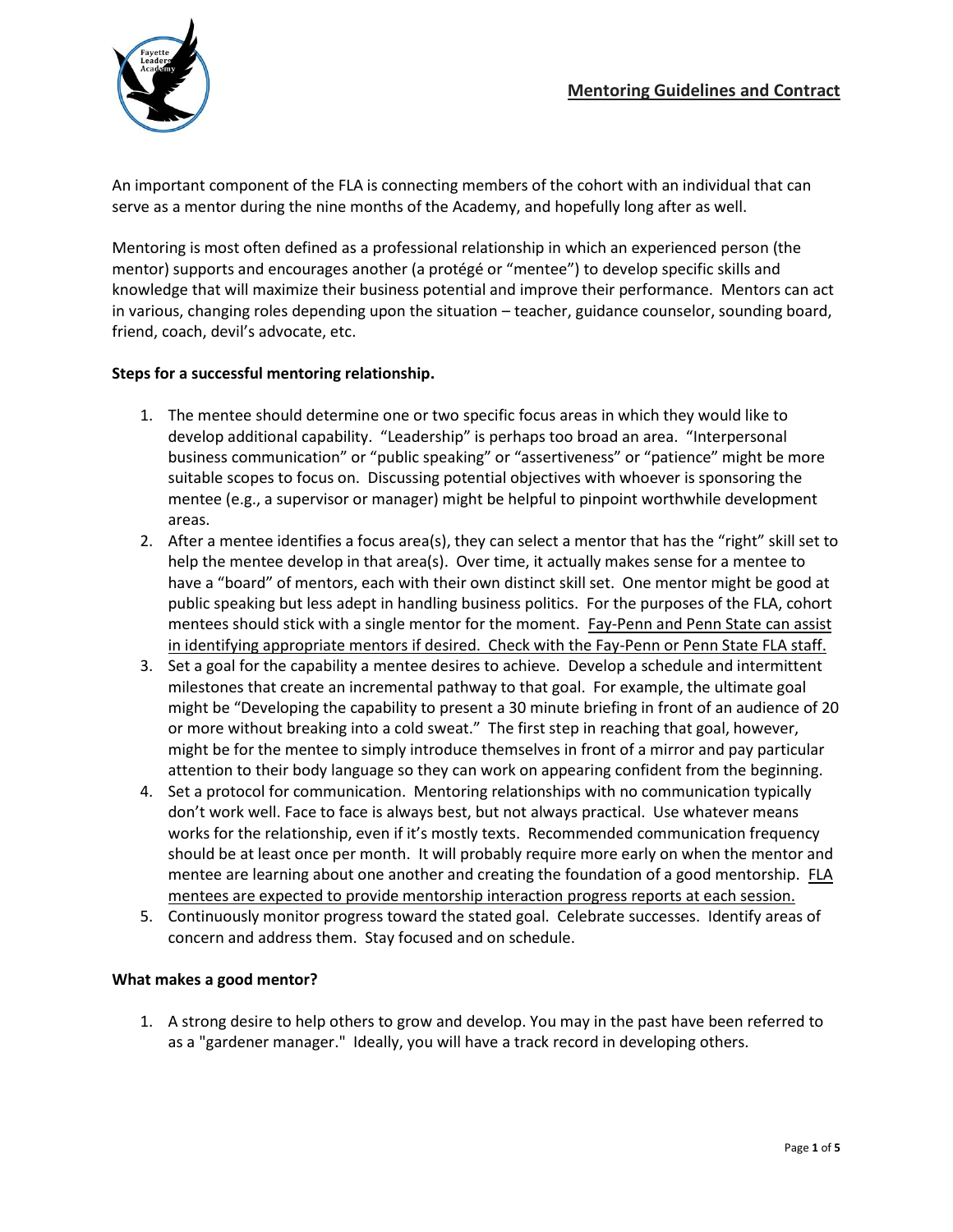

- 2. A strong understanding of how organizations work (formally and informally).
- 3. Strong listening skills.
- 4. Able to understand and be sensitive to age, gender, cultural, etc. differences.
- 5. Passion. If this is not something that sparks you, then do not take on a mentee it will not be fair on the mentee, or on yourself.
- 6. Availability and accessibility to your mentee. Where you have contracted to meet every so often, be sure to honor that commitment.
- 7. Ability to provide some initial structure to the business mentoring relationship, particularly if the mentee is relatively inexperienced.
- 8. Ability to follow through on any action items you pick up in your meetings, demonstrating to the mentee your commitment and your professionalism. "Do as I do" is a good motto for the business mentor.

Being a business mentor requires you to be highly skilled in listening, coaching, giving feedback and, where appropriate, pushing the mentee along faster than they think they can go. Furthermore, you will need to adjust your style as the mentoring relationship develops and according to the issue you are addressing at any one time.

## **What does a good mentee/protégé need to do?**

- 1. Be prepared to receive feedback, both good and bad.
- 2. Own the relationship. Be proactive. Take the initiative and set with the agreement of the mentor – the objectives and the agenda/plan. If the mentee does not work out what it is they want to do, they are in effect handing it over to others to determine their direction. No one has more interest in, or more to gain from, the progression of the mentee's career than the mentee.
- 3. Discuss objectives with the mentor and reach agreement on an agenda/plan.
- 4. Manage the plan and relationship to ensure the milestones are achieved on schedule.
- 5. Make the business mentorship action-oriented, and always follow through on those actions they agreed to.

## **A nominal outline for the mentor/mentee to get started.**

- 1. The first meeting. The first meeting between business mentor and mentee serves four purposes:
	- A. To get to know each other better. This can start with some introductions, followed by a brief run through what the business mentor and mentee have done in the past.
	- B. To articulate and agree to expectations. Different or unrealistic expectations can be the cause of business mentoring relationships not working. Unrealistic expectations include:
		- i. The mentee expecting the business mentor to sort out their job.
		- ii. The mentee expecting the mentor to make their own personal network of contacts available to them. (Although sharing of some, appropriate contacts is encouraged.)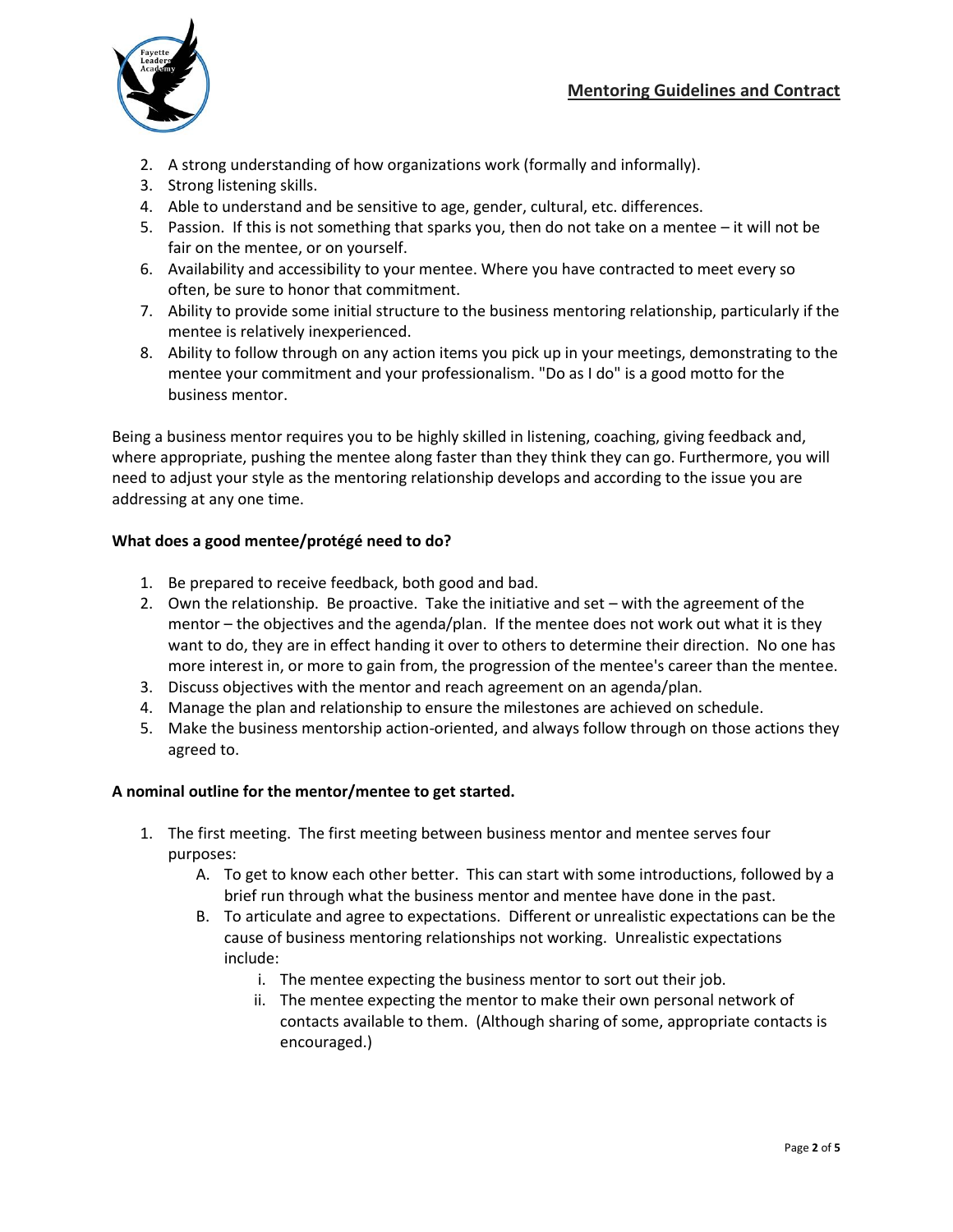

- iii. The mentee expecting the mentor to tell them what to  $do or$ , worse, to do it for them.
- iv. The mentor expecting the mentee to do exactly what they tell them.
- C. To set and agree to ground rules. Ground rules are things such as frequency and length of meetings.
- D. To discuss and finalize objectives and an agenda/plan. (The mentee should come to the meeting with some draft objectives covering what outcomes they would like to achieve through the mentoring.)
- 2. The business mentoring contract. By the end of the first meeting, the mentee to should draw up a mentorship contract. It also provides structure and ensures that mentor and mentee have a common understanding of how they will work together. The contract should include some important principles, such as:
	- A. Overall goals/objectives.
	- B. Scope of the mentoring it is usually best to be explicit about what is and is not included.
	- C. Schedule of meetings.
	- D. Mechanisms for communicating during and between meetings (for example, email or phone).
	- E. How progress will be measured, e.g., a checklist of the milestones to be achieved.
	- F. Final review and closure meeting and date, although the mentor and mentee may decide to continue beyond the FLA formal closure.
- 3. The ongoing business mentoring relationship. As indicated previously, both the mentor and the mentee have a role to play in managing the ongoing business mentoring relationship.
	- A. The mentor:
		- i. Achieving agreed objectives and reviewing outcomes.
		- ii. Attending the agreed to meetings and not rescheduling.
		- iii. Following through on any actions agreed to.
		- iv. Respecting confidentiality.
		- v. Exercising skills such as listening and giving feedback.
		- vi. As the mentee and the relationship progress, stepping back and adapting your style to fit the new circumstances.
	- B. The mentee:
		- i. Proactivity, ensuring that the terms of the mentoring contract are adhered to and that scheduled meetings take place.
		- ii. Ensuring that the objectives jointly agreed to at the first meeting are being worked on and the outcomes tracked thereafter.
		- iii. As they grow in confidence and experience, taking the lead and lessening any dependency they may have on the business mentor.
		- iv. Moving towards closure on the formal business mentoring relationship.
		- v. Thinking about what they can do to make a contribution back to their mentor.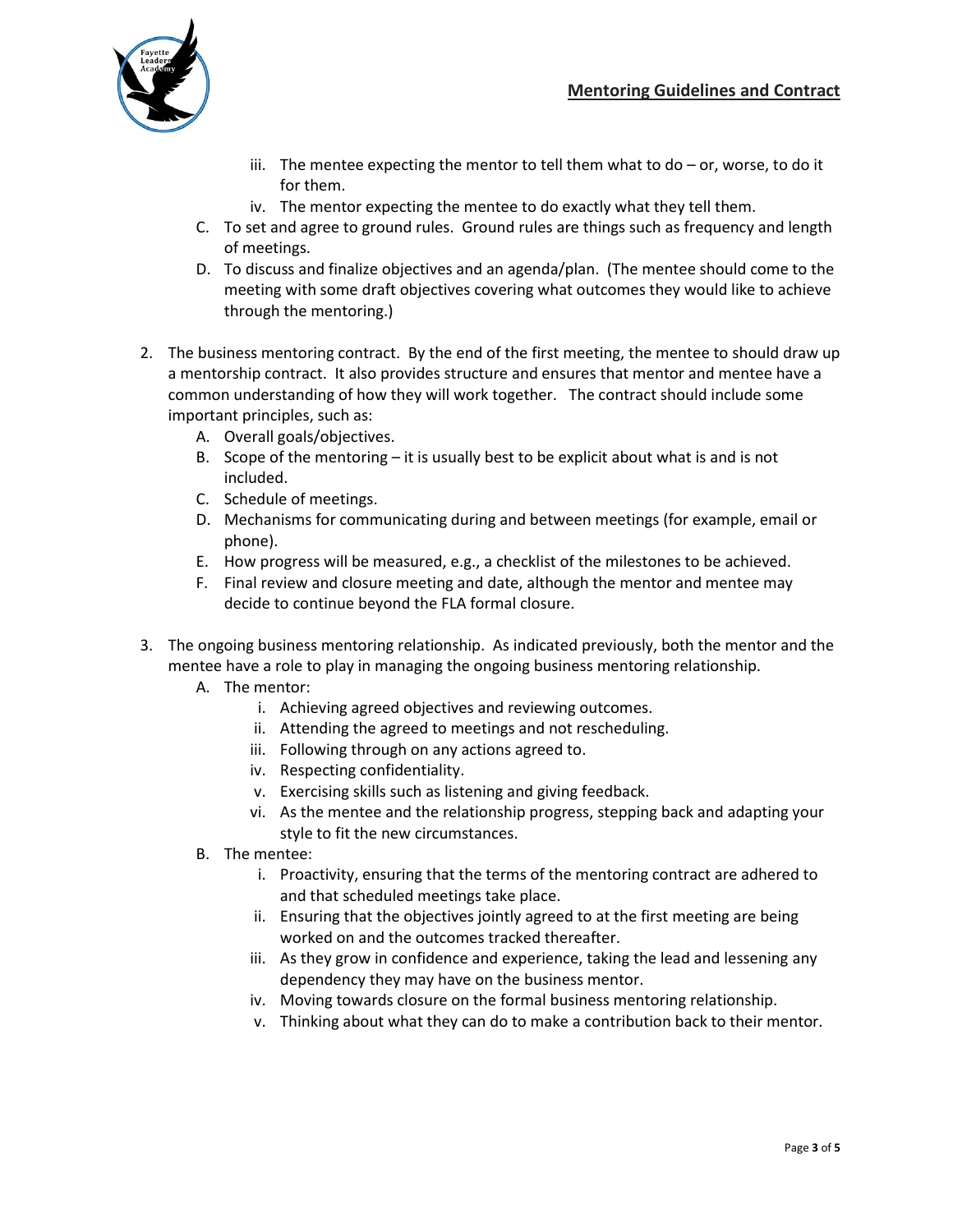

**Mentorship Contract**. (To be drafted by the mentee after the first meeting with their mentor. Use the free form space below to create a simple contract outlining the mentor/mentee relationship for the duration of the FLA. Consider the suggestions provided in the FLA Mentoring Guidelines. It is recommended that the Guidelines be attached to this Contract so they can be constantly used as a reference.)

| A. Overall goals/objectives: |
|------------------------------|
|                              |

- B. Scope of the mentoring:
- C. Schedule of meetings:
- D. Mechanisms for communicating:
- E. Checklist of the milestones to be achieved:
- F. Final review and closure meeting and date, although the mentor and mentee may decide to continue beyond the FLA formal closure: